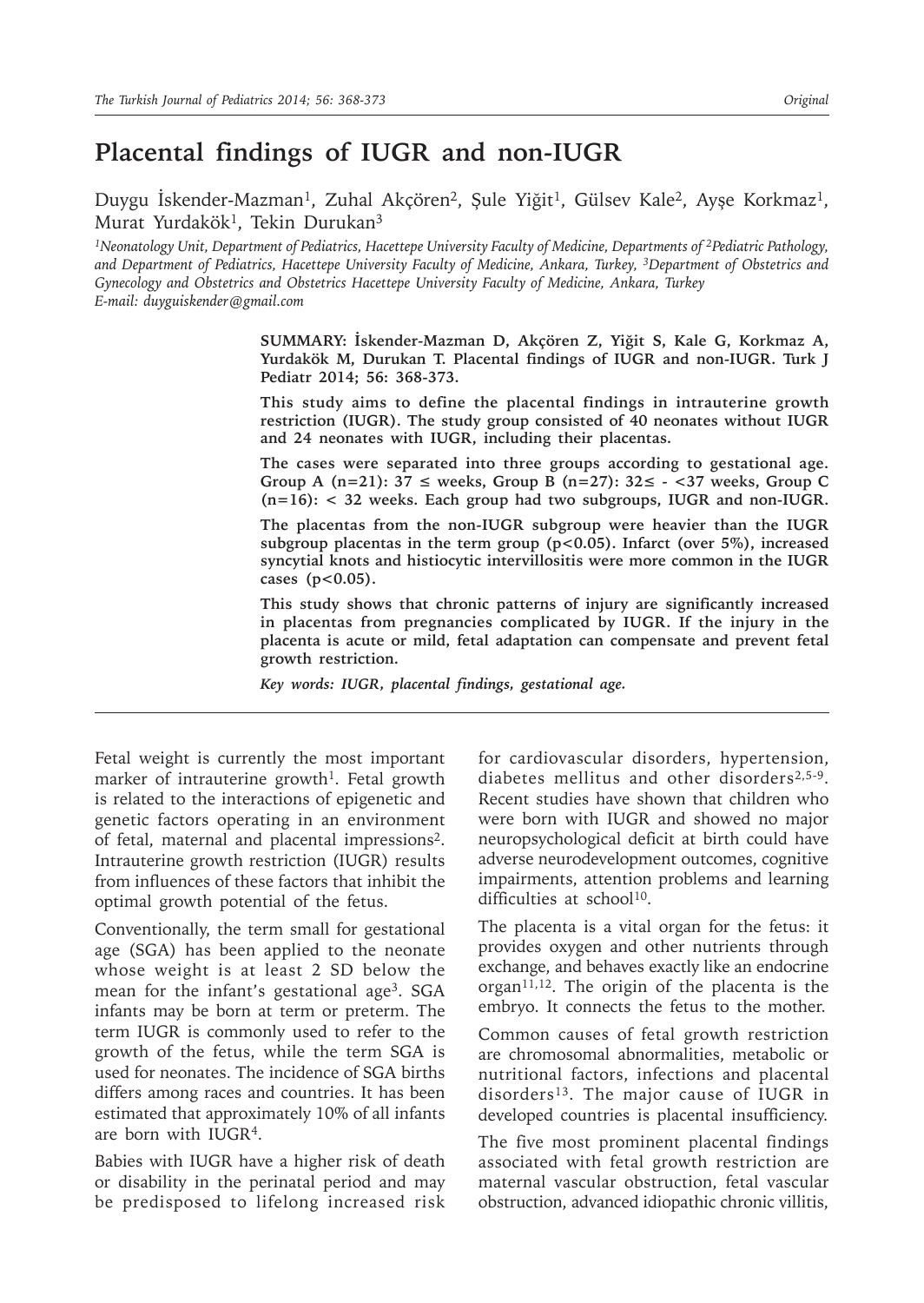perivillous fibrinoid deposition and chronic ablation 14,15.

We aimed to compare the placental findings of both preterm and term IUGR neonates with non-IUGR neonates.

## **Material and Methods**

Placentas of neonates born to mothers who were followed during pregnancy in the Obstetrics and Gynecology Department of the Hacettepe University Faculty of Medicine in Ankara between February and August 2009 were included in the study. The study group consisted of placentas of infants who were diagnosed as IUGR in the prenatal period. The control group placentas were chosen from gestational age-matched non-IUGR and noncomplicated pregnancies. None of the cases featured collagen diseases, cardiac diseases, diabetes mellitus, tobacco or alcohol use, eclampsia or premature rupture of the membranes. Similarly, none had hypercoagulable status (methylenetetrahydrofolate reductase homozygote defect or prothrombin 20210 A mutation and factor V Leiden mutation). Study and control groups were allocated into three categories according to gestational age, as follows: Group A:  $\geq$  37 weeks, Group B:  $\geq$  32 - < 37 weeks, Group C: < 32 weeks. Cases with congenital anomalies or findings of intrauterine infection were excluded from the study. Antenatal care was given to all cases.

Placentas were collected soon after delivery and gross examination of the umbilical cord and placenta was performed. All of the placentas were weighed after removal of the umbilical cord and membranes. Each sample was kept in 10% neutral buffered formalin. After fixation, each of them was cut into slices at approximately 1 cm intervals. At least four sections were randomly gathered from each placental disk, with additional sections obtained from the umbilical cord and the membranes. Placental samples were examined on a light microscope according to standard procedure, all by the same pathologist, who was blinded to the clinical history.

The findings were grouped under five headings: 1- Fetal vascular pathology (intervillous thrombohematoma or feto-maternal hemorrhage, fetal vascular obstruction, developmental disorders, chorangiosis,

chorangioma); 2- Maternal malperfusion (infarct over 5%, massive perivillous fibrinoid deposition, increased syncytial knots); 3- Chronic placentitis (histiocytic intervillositis/ villitis, chronic deciduitis); 4- Chorioamnionitis (mild-moderate or severe); 5- Other, unclassified findings (diffuse dystrophic calcification). Statistical comparison between groups was performed using OpenEpi Version 2.3.1. and p*<0.05* was accepted as statistically significant. The study was approved by the Hacettepe University Ethics Board.

# **Results**

Placentas of 24 neonates with IUGR (study group) and 40 neonates without IUGR (control group) were included in this prospective study.

The mean birth weight and gestational age of the neonates were  $2105.2 \pm 899.4$  (630-3500) g and  $34.9 \pm 3.8$  (27-42) weeks respectively.

When the neonates were divided into groups according to gestational age, Group A included 21 infants (7 IUGR/14 non-IUGR); Group B, 27 infants (9 IUGR/18 non-IUGR); and Group C, 16 infants (8 IUGR/8 non-IUGR) (Fig. 1). All of the cases diagnosed as IUGR during the prenatal period were diagnosed as SGA after birth. All of the infants in the control group were appropriate for gestational age (AGA). Eight prominent findings were seen in the histopathology examination. These were infarct (more than 5%), histiocytic intervillositis/villitis, increased syncytial knots, chronic deciduitis, perivillous fibrinoid deposition, acute chorioamnionitis, intervillous thrombohematoma and diffuse dystrophic calcification (Fig. 2). The other findings, such as fetal vascular obstruction, chorangioma and chorangiosis, were rarely seen.

The mean placental weights of IUGR infants were lighter than those of non-IUGR infants in all three groups. However, there was statistical difference for term babies only  $(p<0.05)$ (Table I).

There were more pathological findings in the placentas of IUGR infants than those without IUGR  $(p<0.05)$ . All but one of the placentas with IUGR had one or more pathologic findings, while 13 of 40 cases in the non-IUGR group showed no pathological findings (Table II).

Infarct (over 5%) was observed in 8 of the placentas (33%) of the IUGR infants; it was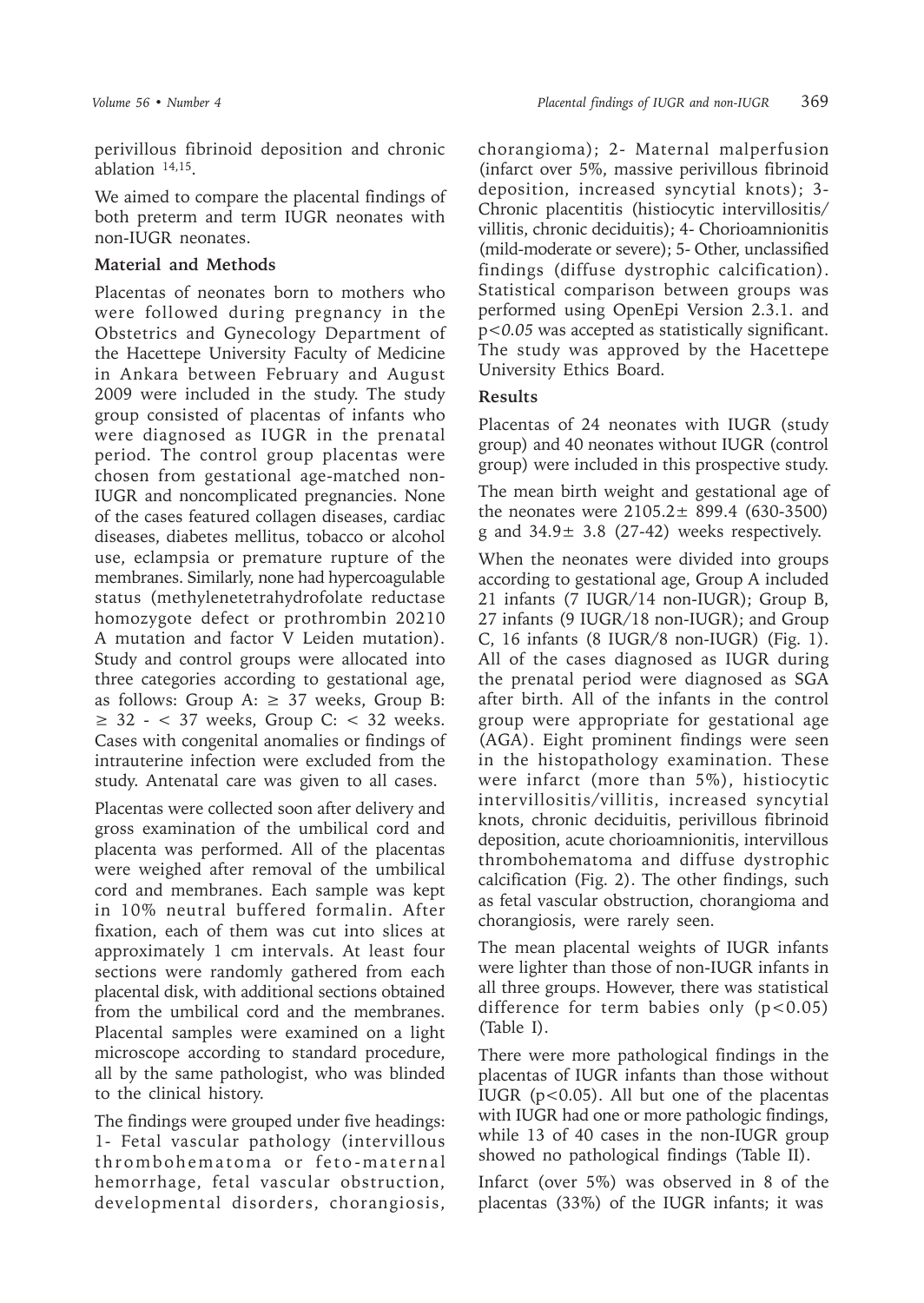

**Fig. 1.** Distribution of the infants according to gestational ages

present in only two placentas (5%) in the control group (p<0.05). Increased syncytial knots were shown in 4 placentas (16%) of infants with IUGR, and in only one placenta  $(2.5\%)$  in the control group  $(p<0.05)$ . Histiocytic intervillositis/villitis was demonstrated in 7 placentas (29%) in the study group and in 4 placentas (10%) in the control group (p<0.05). Chronic deciduitis was detected in 3 placentas (12.5%) in the study group and in two placentas (2.5%) in the control group (p>0.05). Diffuse dystrophic calcification and chorioamnionitis were displayed more often in the non-IUGR group than in the IUGR group, but this difference was not statistically significant  $(p>0.05)$ .

Intervillous thrombohematoma and perivillous fibrinoid deposition were both observed at a similar rate (p>0.05) in the study and control groups. Fetal vascular obstruction was shown in only one placenta of each group.

Other pathological findings, such as chorangiosis and chorangioma, were rarely observed in our study. Chorangioma was seen in a preterm placenta in the control group, and chorangiosis



**Fig. 2**. Placental findings of the study and control groups

in a term placenta in the study group.

We obtained similar results when we compared pathologic findings in placentas of IUGR and non-IUGR cases grouped according to gestational age. Pathological findings in placentas of preterm IUGR infants did not differ significantly from those of term ones.

## **Discussion**

In this study, we investigated macroscopic and microscopic pathologic findings of the placentas of IUGR and non-IUGR infants. Additionally, we tried to find out the differences in the placental pathology of term and preterm IUGR infants.

This study showed that placental weights were lower in the IUGR group than in the control group. This is a common finding of studies investigating placental differences between IUGR and normal infants16.

Infarct of the maternal floor and patchy diffuse villitis are the most frequent placental findings associated with IUGR in the literature15,17-20. Similarly, infarct of more than 5% was more common in the IUGR group in the present study.

Infarct results from ischemia, and reperfusion

**Table I**. Mean Placental Weights of IUGR and non-IUGR Infants Grouped According to Gestational age

| Groups<br>Gestational age in (weeks) | IUGR $(n=24)$<br>Mean weight of the<br>placentas $(g) \pm SD$ | Non-IUGR $(n=40)$<br>Mean weight of the<br>placentas $(g) \pm SD$ | D      |
|--------------------------------------|---------------------------------------------------------------|-------------------------------------------------------------------|--------|
| Group A<br>$(\geq 37)$               | $395.7 \pm 29.3$                                              | $570.7 \pm 116.6$                                                 | <0.05  |
| Group B<br>$(\geq 32 - < 37)$        | $300.5 \pm 80.3$                                              | $494.7+90$                                                        | > 0.05 |
| Group C<br>(< 32)                    | $231.9 \pm 76$                                                | $343.8 \pm 68.6$                                                  | > 0.05 |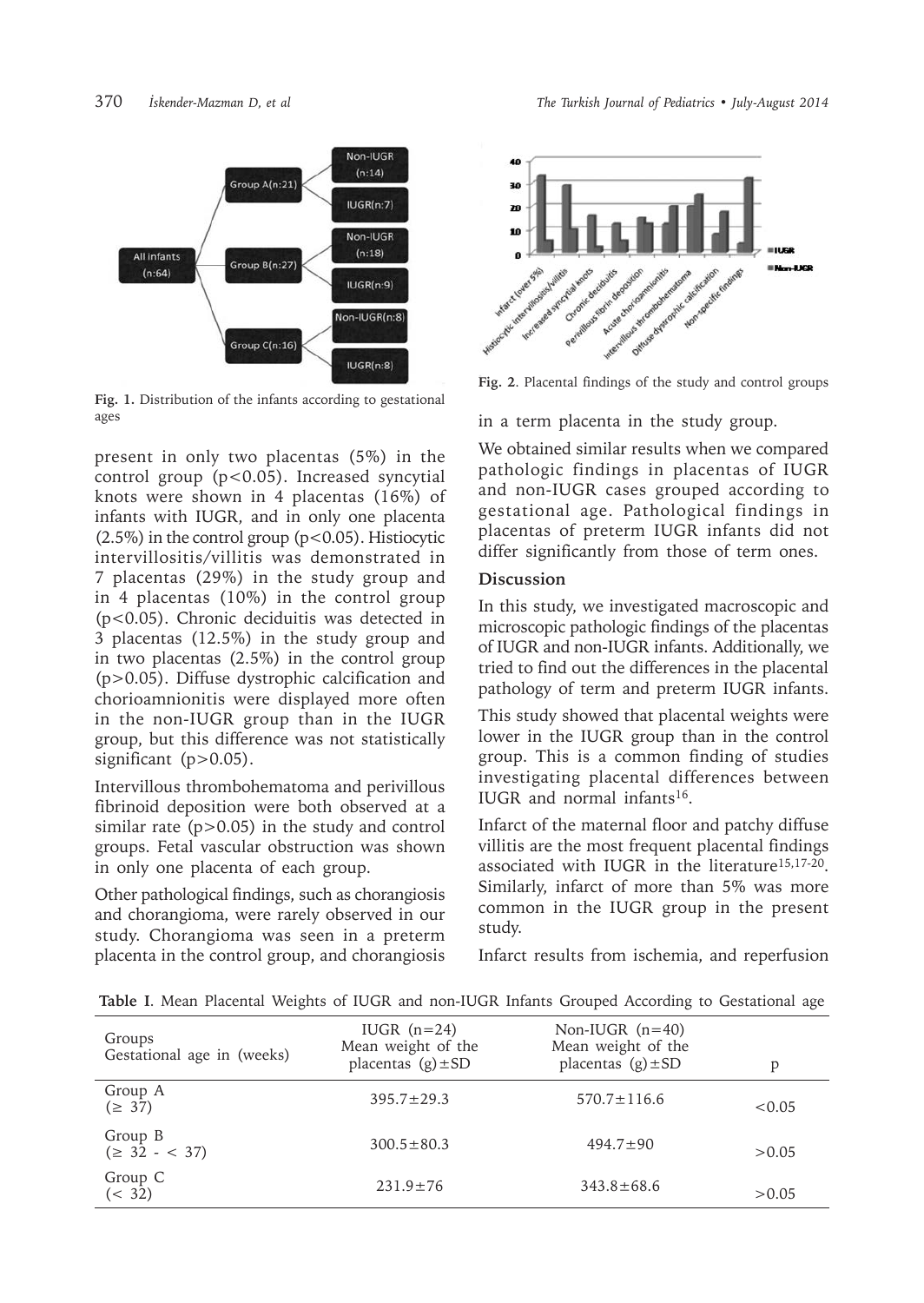injury is often accompanied by this process. The main consequence of the ischemic process is endothelial damage or obstructive thrombus into the lumen. Infarct is a pathologic finding which can also be observed in the placentas of otherwise normal infants<sup>21</sup>; however, the size and width of the infarct are important factors affecting the growth of infant.

In the non-pathologic placenta, the anatomical integrity of the syncytiotrophoblast is crucial in providing maternal-fetal exchange<sup>22</sup>. The trophoblasts surround the villi ("plugging") $^{2,23}$ . If there is any defect in the plugging process, this results in abnormal dispersion of the trophoblasts surrounding the villi, and the feto-maternal membrane thickens. This event may cause disperfusion and eventually ischemia.

Syncytial knots are defined as accumulations of degenerating syncytiotrophoblast nuclei, which may protrude slightly from the villous trophoblastic surface. The increase of syncytial knots is related to the imbalance between proliferation and apoptosis of the syncytiotrophoblasts. Syncytial knots, though not a fully understood phenomenon, are accepted as an indicator for placental ischemia. Heazell et al.24 concluded that an increase in syncytial knots is due to oxidative stresses such as hypoxia, hyperoxia and excess production of reactive oxygen species.

In the present study, we showed that increased syncytial knots were more common in the placentas of IUGR fetuses. We also showed

that this finding was common in term and preterm placentas of IUGR infants regardless of gestational age.

Also in this study, histiocytic intervillositis/ villitis was observed more often in the placentas. Intervillositis/villitis may be due to infectious or noninfectious factors. We did not show any causative infectious agent in our cases either serologically or histologically. Idiopathic mild villitis was found in approximately 10% of term placentas by microscopy in several studies and is characterized by lymphohistiocytic infiltration of the villous tree25-27. Severe villitis was found to be associated with IUGR or recurrent abortion28. Follow-up studies showed that there is a relationship between the inflammation and neurologic disability in the infant $17,29$ .

Chronic deciduitis was more common in the placentas with IUGR compared to those in the control group, but the difference was not statistically significant (p>0.05). Infectious agents such as Toxoplasma gondii, CMV, syphilis and the herpes simplex virus are regarded as possible etiologies<sup>18</sup>; however there was no evidence of these agents in our cases. Chronic deciduitis is characterized by histological lymphoplasmacytic infiltration of the decidua. It may be associated with recurrent preterm delivery<sup>18</sup>.

In the present study, acute chorioamnionitis was seen more often in the non-IUGR group placentas than in those of the IUGR group, but the difference was not statistically significant

| Histological Findings                            | IUGR $(n=24)$<br>$n \ (\%)$ | Non-IUGR $(n=40)$<br>$n \ (\%)$ | p      |  |
|--------------------------------------------------|-----------------------------|---------------------------------|--------|--|
| Infarct (over 5%)                                | 8(33)                       | 2(5)                            | < 0.05 |  |
| Increased syncytial<br>knots                     | 4(16)                       | 1(2.5)                          | < 0.05 |  |
| Histiocytic intervillositis/villitis             | 7(29)                       | 4(10)                           | < 0.05 |  |
| Chronic deciduitis                               | 3(12.5)                     | 2(5)                            | >0.05  |  |
| Diffuse dystrophic<br>calcification              | 2(8)                        | 7(17.5)                         | > 0.05 |  |
| Acute                                            | 3(12.5)                     | 8(20)                           | >0.05  |  |
| chorioamnionitis<br>Intervillous thrombohematoma | 5(20)                       | 10(25)                          | >0.05  |  |
| Perivillous fibrinoid<br>deposition              | 4(16)                       | 5(12.5)                         | >0.05  |  |
| Nonspecific findings                             | 1(4)                        | 13 (32)                         | < 0.05 |  |

**Table II**. Histological Findings of IUGR/non-IUGR Groups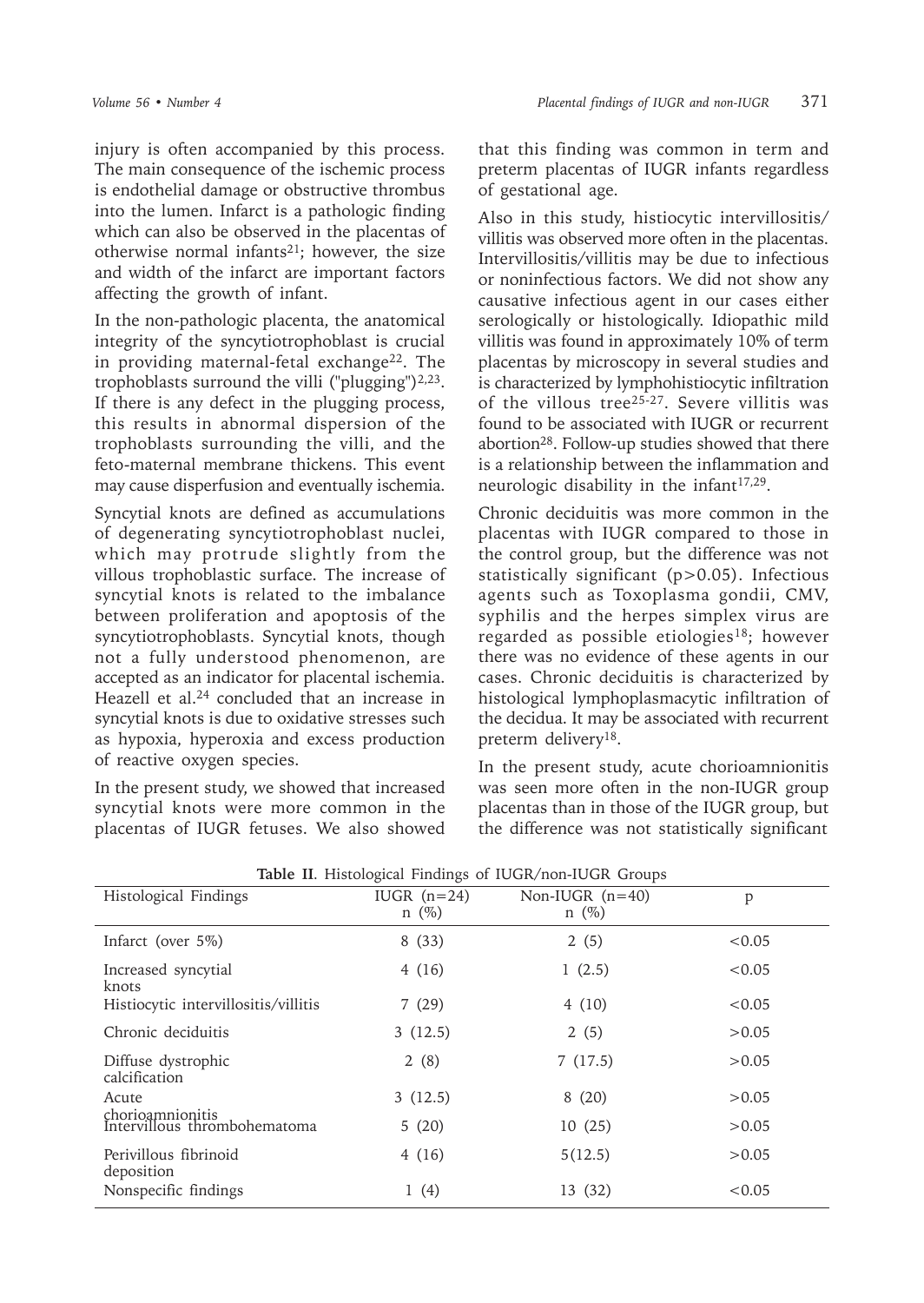(p>0.05). There was no variability according to gestational age. Acute chorioamninitis causes preterm delivery and is associated with perinatal mortality and morbidity and neurological sequel<sup>30-34</sup>. This may be the reason that we saw acute chorioamnionitis more often in the non-IUGR group, since it ends the pregnancy.

Fetal vascular pathology can appear in various forms. The most common forms are intervillous thrombohematoma and fetal obstructive vasculopathy. Fetal obstructive vasculopathy is the more serious of the two. In our study, intervillous thrombohematoma was more commonly observed than fetal obstructive vasculopathy. The latter was observed in only one placenta from each group (IUGR and non-IUGR). A few other studies have also mentioned that it is associated with lower biophysical profile, IUGR, neonatal encephalopathy, cerebral palsy, recurrent fetal loss or preterm labor<sup>35,36</sup>. In this study, intervillous thrombohematoma was more often observed in the term than in the preterm non-IUGR babies  $(p<0.05)$ . This may point to the "aging of the placenta."

Hyperplastic capillary lesions of the placenta appear in forms such as focal nodular lesions (chorangioma) and generalized increase in villous capillaries (chorangiosis). In the present study, chorangioma (0.3 cm) was found in one placenta delivered with a term IUGR infant, and chorangiosis was observed in a placenta of a near-term non-IUGR infant. These cases had no history of maternal diabetes mellitus, but the pregnant women had lived at an altitude of approximately 1000 meters (m). This could be the predisposing factor.

The rates of perivillous fibrin deposition in both groups were similar (p>0.05). We did not use any strict grading, but the pathological evaluation revealed that perivillous fibrinoid deposits were more massive in the placentas of the IUGR group. This result was the same for preterm and term infants. Our findings suggest that perivillous fibrinoid deposition may not be directly associated with preterm delivery or IUGR. It is probably a nonspecific sign of the placenta.

In our study, diffuse dystrophic calcification was more common in the non-IUGR group, but the difference was not statistically significant (p>0.05). Additionally, it occurred in only one placenta delivered at less than 32 weeks.

Based on available knowledge and experience, it can be said that dystrophic calcification often occurs in mature placentas and reflects the "aging of the placenta"<sup>37</sup>. We could not find any relationship between IUGR and diffuse dystrophic calcification; the present results are consistent with the literature38.

This study shows that certain chronic patterns of injury are significantly increased in placentas from pregnancies complicated by IUGR. These are maternal floor infarct, histiocytic intervillositis and increased syncytial knots. Variations in the intensity of perivillous fibrinoid deposition can also be associated with IUGR. However, intervillous thrombohematoma, acute mild chorioamnionitis and mild perivillous fibrinoid deposition may be related to fetal adaptation against placental insufficiency. The pathogenesis of these lesions is poorly understood and needs further research.

#### **REFERENCES**

- 1. Spong CY. Assessment of fetal well-being. In: Gibbs RS, Karlan BY, Haney AF, Nygaard I (eds). Danforth's Obstetrics and Gynecology (10th ed). Philadelphia: Lippincott William & Wilkins; 2008: 152-161.
- 2. Scifres CM, Nelson DM. Intrauterine growth restriction, human placental development and trophoblast cell death. J Physiol 2009; 587: 3453-3458.
- 3. Lee PA, Chernausek SD, Hokken-Koelega AC, Czernichow P. International Small for Gestational Age Advisory Board consensus development conference statement: management of short children born small for gestational age, April 24-October 1, 2001. Pediatrics 2003; 111: 1253-1261.
- 4. Alkalay AL, Graham JM Jr, Pomerance JJ. Evaluation of neonates born with intrauterine growth retardation: review and practice guidelines. J Perinatol 1998; 18: 142-151.
- 5. Ferdynus C, Quantin C, Abrahamowicz M, et al. Can birth weight standards based on healthy populations improve the identification of small-for-gestationalage newborns at risk of adverse neonatal outcomes? Pediatrics 2009; 123: 723-730.
- 6. Richardus JH, Graafmans WC, Verloove-Vanhorick SP, Mackenbach JP. Differences in perinatal mortality and suboptimal care between 10 European regions: results of an international audit. BJOG 2003; 110: 97-105.
- 7. Mandruzzato G, Antsaklis A, Botet F, et al. Intrauterine restriction (IUGR). J Perinat Med 2008; 36: 277-281.
- 8. Martyn CN, Barker DJ, Osmond C. Mothers' pelvic size, fetal growth, and death from stroke and coronary heart disease in men in the UK. Lancet 1996; 348: 1264-1268.